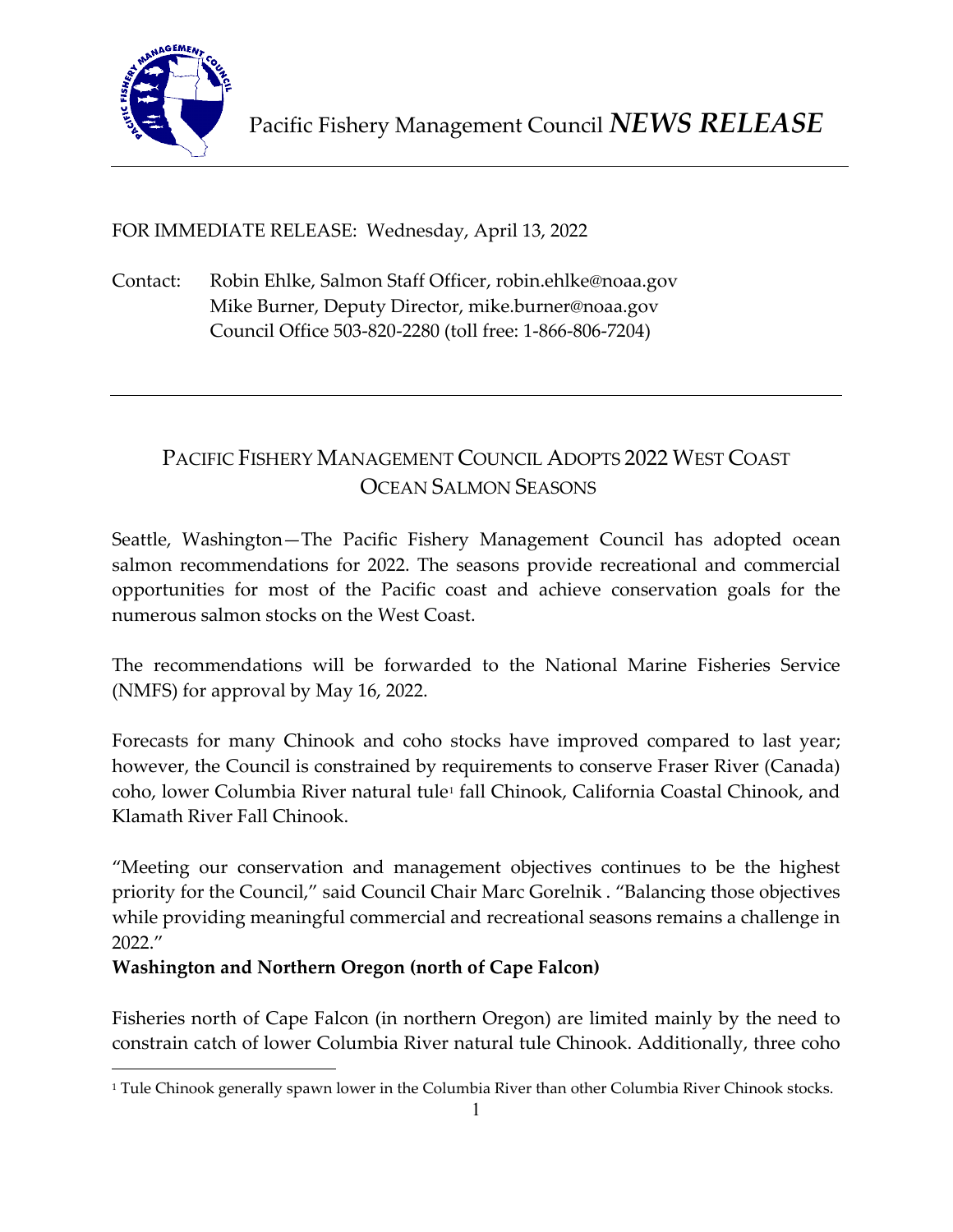salmon stocks are categorized as overfished (Queets River, Strait of Juan de Fuca) or are rebuilding (Snohomish), which was a concern when structuring 2022 fisheries.

North of Cape Falcon, the overall non-Indian total allowable catch is 54,000 Chinook coastwide (compared to 58,000 last year) and 200,000 marked hatchery coho (compared to 75,000 last year).

#### *Tribal ocean fisheries north of Cape Falcon*

The Council addresses the "federally recognized fishing rights" of coastal tribes as part of its annual process to adopt ocean salmon recommendations for tribal ocean fisheries north of Cape Falcon. The Council adopted the seasons as proposed by the tribes. The tribal ocean fishery structure is similar to past years with a spring season focused on Chinook and a summer fishery focused on both Chinook and coho. The quotas are 40,000 Chinook salmon (same as last year), and 52,000 coho (compared to 26,500 last year).

#### *Commercial ocean season*

The non-Indian ocean commercial fishery north of Cape Falcon includes the traditional seasons in the spring (May-June) for Chinook and in the summer (July-September) for Chinook and coho. The Chinook quota is 27,000 (compared to 30,750 last year) and the coho quota is 32,000 marked coho (compared to 5,000 last year).

#### *Sport ocean season*

The ocean sport fishery north of Cape Falcon opens in mid-June to early July and continues through September, unless salmon quotas are met earlier. The Chinook quota is 27,000 (compared to 27,250 last year) and the coho quota is 168,000 marked coho, (compared to 70,000 last year).

#### **Oregon (south of Cape Falcon) and California**

Fisheries south of Cape Falcon are limited mainly by the low abundance forecast for Klamath River fall Chinook, and the need to protect ESA-list California Coastal Chinook. Sacramento River fall Chinook contribute significantly to ocean harvest. This year's management measures are designed to provide fishing opportunity for the more abundant Sacramento River fall Chinook while reducing fishing impacts on Klamath River fall Chinook and California Coastal Chinook.

#### *Commercial ocean season*

The area from Cape Falcon to Heceta Bank line is open now through May, intermittently in June through September and all of October. The area from Heceta Bank line to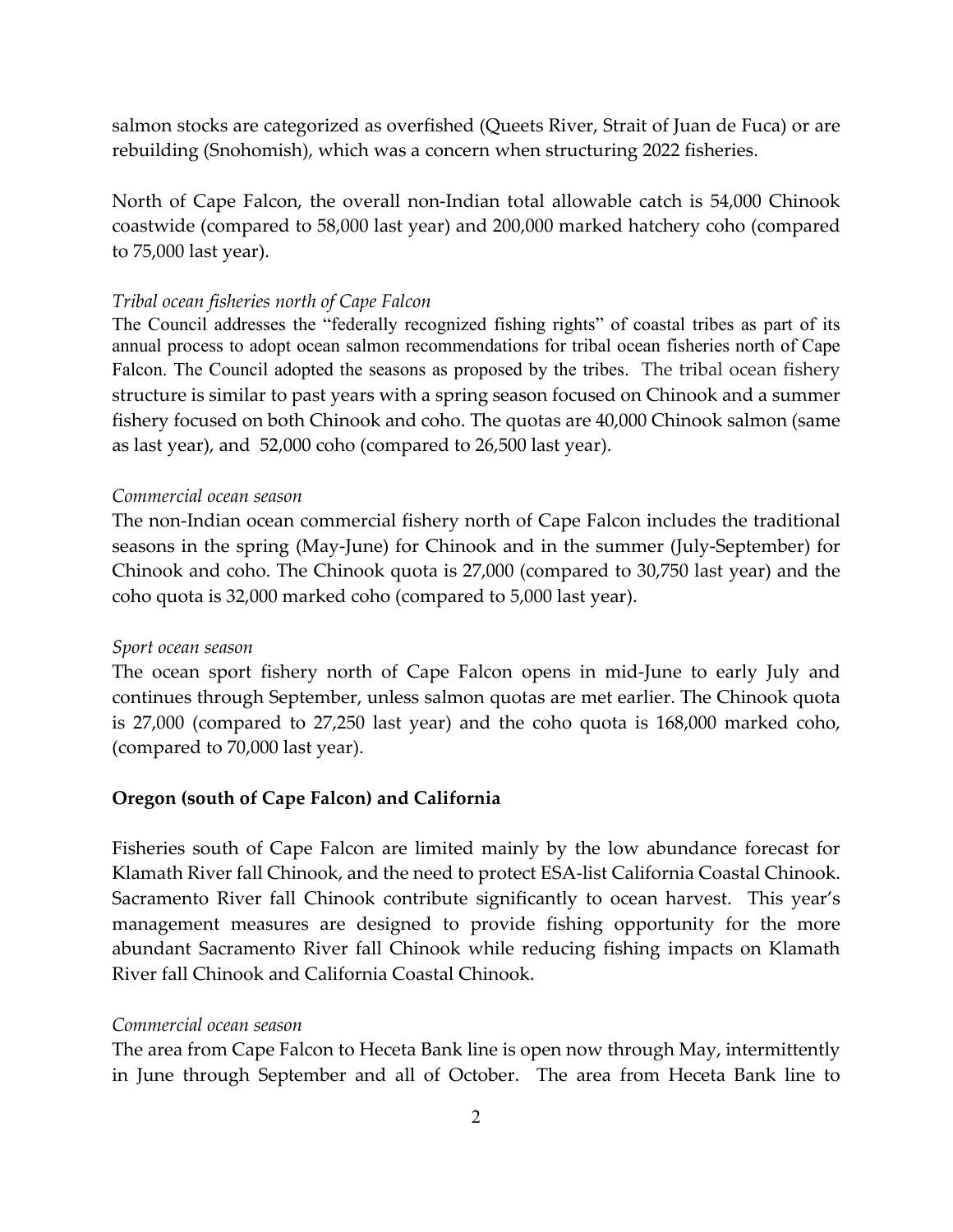Humbug Mountain will be open in May, intermittently in August and September, and all of October. The season dates in July and August are open for all salmon with a 10,000 marked coho quota the entire area from Cape Falcon to Humbug Mountain, and the September to October timeframe will be managed with a weekly Chinook limit.

The Oregon Klamath Management Zone is open now through April, and in June, July, and most of August with Chinook quotas and weekly landing limits in place during the summer months. The California Klamath Management Zone is closed for the season.

The areas south of the California Klamath Management Zone have seasons that vary considerably between management areas (Fort Bragg, San Francisco, and Monterey) with several short openers interspersed throughout the summer. In general, fishing opportunity is significantly reduced compared to last year.

### *Sport ocean season*

The area from Cape Falcon to Humbug Mountain is open now through October for Chinook. The mark-selective coho fishery is open from Cape Falcon to the OR/CA Border (100,000 marked coho quota) starting in mid-June and continuing through most of August, and a non-mark-selective fishery is open from Cape Falcon to Humbug Mountain (17,000 non-marked coho quota) in September.

The Oregon Klamath Management Zone is open from late June through most of August, with a mark-selective coho fishery mid-June through most of August. The California Klamath Management Zone is open in May, August, and the first few days of September.

The areas south of the California Klamath Management Zone have seasons that vary considerably between management areas (Fort Bragg, San Francisco, and Monterey), with reduced opportunity in the northern areas due to protections for California Coastal Chinook, and more abundant opportunity in the southern areas. In general, fishing opportunity is reduced compared to last year.